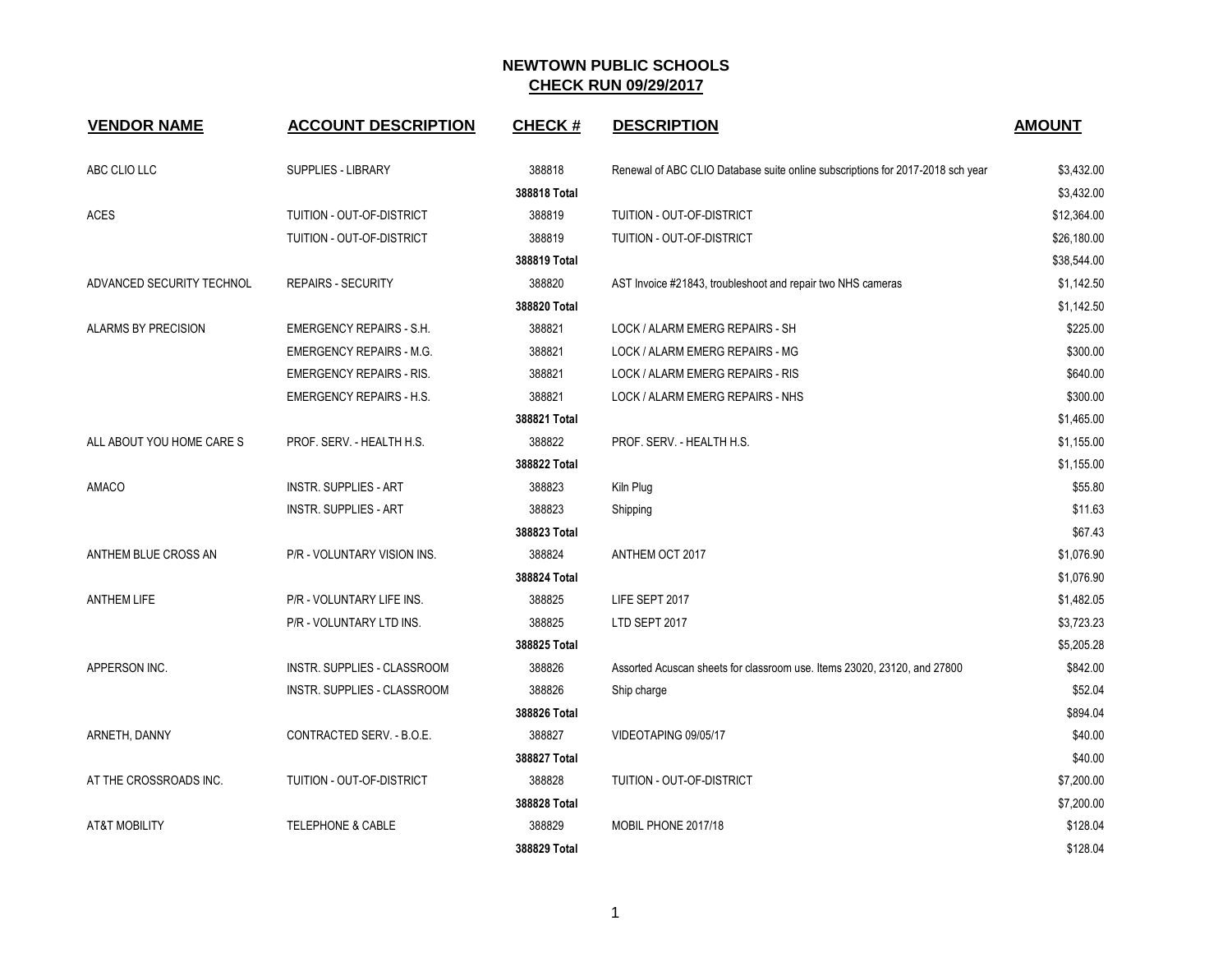| <b>VENDOR NAME</b>           | <b>ACCOUNT DESCRIPTION</b>          | <b>CHECK#</b> | <b>DESCRIPTION</b>                                                        | <b>AMOUNT</b> |
|------------------------------|-------------------------------------|---------------|---------------------------------------------------------------------------|---------------|
| AUTO HOME COMMERCIAL         | <b>EMERGENCY REPAIRS - RIS.</b>     | 388830        | PA SYSTEM / CLOCK REPAIRS - RIS                                           | \$805.00      |
|                              |                                     | 388830 Total  |                                                                           | \$805.00      |
| <b>BAGEL DELIGHT</b>         | OTHER SUPPLIES - STAFF DEVELOP.     | 388831        | Bagels set-ups for NPS meetings three days                                | \$145.85      |
|                              |                                     | 388831 Total  |                                                                           | \$145.85      |
| BARNES & NOBLE INC.          | <b>TEXTBOOKS - ENGLISH</b>          | 388832        | SEE ATTACHED LIST                                                         | \$434.00      |
|                              |                                     | 388832 Total  |                                                                           | \$434.00      |
| <b>BLICK ART MATERIALS</b>   | <b>INSTR. SUPPLIES - ART</b>        | 388833        | Assorted items for ART classes, priced through Marketplace. Free shipping | \$2,409.30    |
|                              |                                     | 388833 Total  |                                                                           | \$2,409.30    |
| BLUE LABEL POWER INC.        | REPAIRS - INFO. TECH.               | 388834        | Laptop batteries, power adapters, lamps, for equipment in District        | \$56.75       |
|                              |                                     | 388834 Total  |                                                                           | \$56.75       |
| <b>BREAKOUT INC.</b>         | <b>SUPPLIES - LIBRARY</b>           | 388835        | Breakout EDU Kit Includes shipping                                        | \$125.00      |
|                              |                                     | 388835 Total  |                                                                           | \$125.00      |
| <b>BRODART CO.</b>           | SUPPLIES - LIBRARY                  | 388836        | <b>Book Jacket Covers</b>                                                 | \$448.75      |
|                              | <b>SUPPLIES - LIBRARY</b>           | 388836        | Shipping                                                                  | \$86.61       |
|                              |                                     | 388836 Total  |                                                                           | \$535.36      |
| CAREY WIPER & SUPPLY CO.     | <b>B&amp;G SUPPLIES - CUSTODIAL</b> | 388837        | KNIT WIPERS - CUST SUPPLIES                                               | \$1,233.60    |
|                              |                                     | 388837 Total  |                                                                           | \$1,233.60    |
| CAROLINA BIOLOGICAL          | INSTR. SUPPLIES - CLASSROOM         | 388838        | Seeds, Alfalfa, Cat. # 972836, Ecosystems, Grade 4                        | \$3.04        |
|                              |                                     | 388838 Total  |                                                                           | \$3.04        |
| CARUSO, CONNIE               | OFF. SUPPLIES - H.S.                | 388839        | REISSUE CHECK #387606                                                     | \$49.99       |
|                              |                                     | 388839 Total  |                                                                           | \$49.99       |
| CED                          | <b>B&amp;G SUPPLIES - MAINT.</b>    | 388840        | ELECTRICAL SUPPLIES - SHOP STOCK                                          | \$6,216.58    |
|                              | <b>B&amp;G SUPPLIES - MAINT.</b>    | 388840        | WIRE - ALL SCHOOLS                                                        | \$423.00      |
|                              |                                     | 388840 Total  |                                                                           | \$6,639.58    |
| CES                          | ADVERTISING - SUPER.                | 388841        | CTREAP 0217-2018                                                          | \$655.00      |
|                              |                                     | 388841 Total  |                                                                           | \$655.00      |
| CHOWDHURY, DYLLON            | CONTRACTED SERV. - B.O.E.           | 388842        | VIDEOTAPING 09/05/2017                                                    | \$80.00       |
|                              |                                     | 388842 Total  |                                                                           | \$80.00       |
| <b>CLEVER PROTOTYPES LLC</b> | INSTR. SUPPLIES - COMPUTER ED.      | 388843        | Teacher 10                                                                | \$54.99       |
|                              | INSTR. SUPPLIES - COMPUTER ED.      | 388843        | Teacher 50                                                                | \$59.74       |
|                              | INSTR. SUPPLIES - COMPUTER ED.      | 388843        | Teacher 100                                                               | \$65.99       |
|                              |                                     | 388843 Total  |                                                                           | \$180.72      |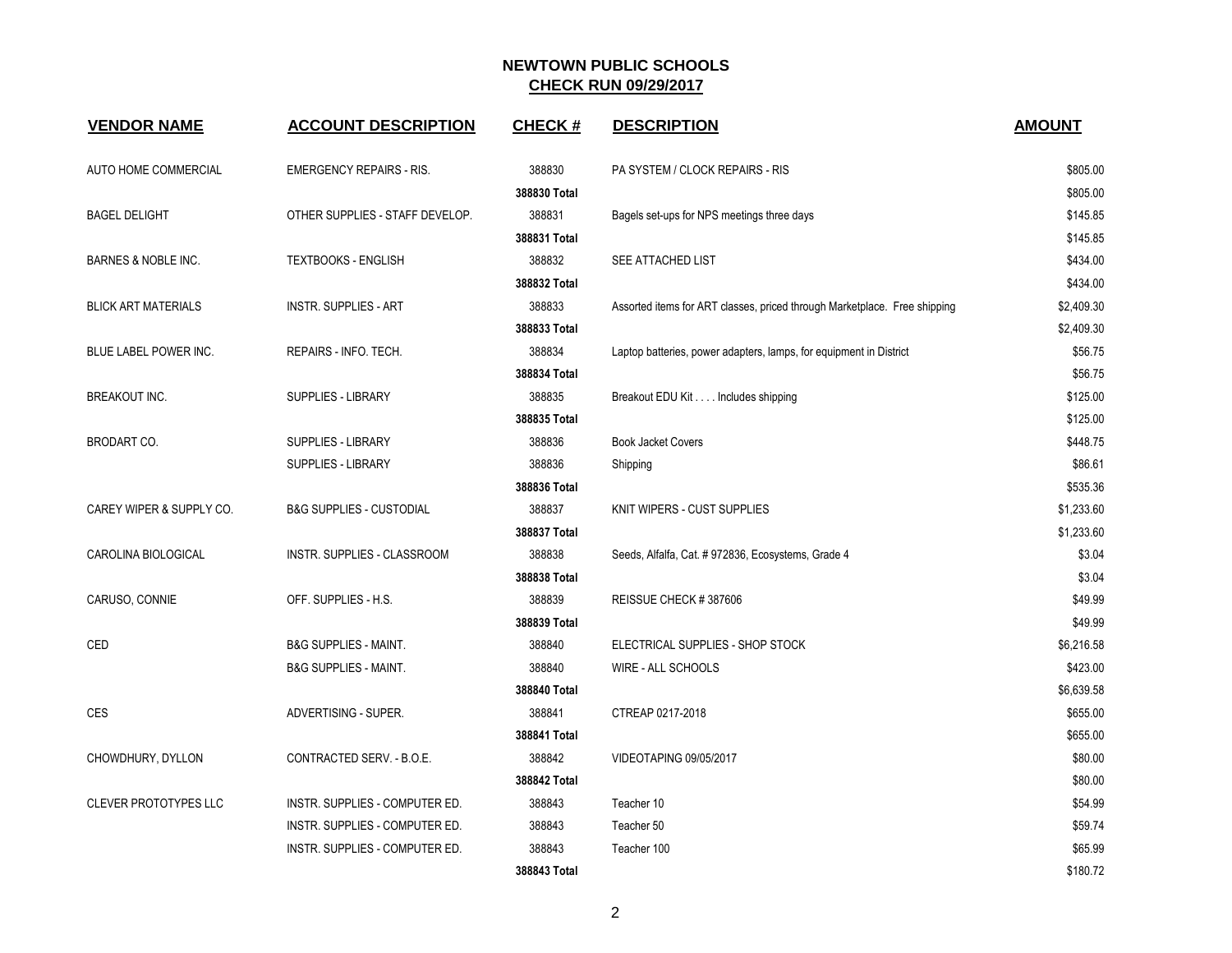| <b>VENDOR NAME</b>         | <b>ACCOUNT DESCRIPTION</b>     | <b>CHECK#</b> | <b>DESCRIPTION</b>                                                    | <b>AMOUNT</b> |
|----------------------------|--------------------------------|---------------|-----------------------------------------------------------------------|---------------|
| <b>CONN STATE LIBRARY</b>  | CONTRACTED SERV. - LIBRARY     | 388844        | Basic OCLC CAT express Service and CAT Express overages. No shipping  | \$20.39       |
|                            |                                | 388844 Total  |                                                                       | \$20.39       |
| CONNEC-TO-TALK             | PROF. SERV. - PSYCH/MED. EVAL. | 388845        | ABA SERVICE 09/11 - 09/15/2017                                        | \$1,400.00    |
|                            | PROF. SERV. - PSYCH/MED. EVAL. | 388845        | BCBA CONSULT 09/11-09/13/2017                                         | \$1,020.00    |
|                            | PROF. SERV. - PSYCH/MED. EVAL. | 388845        | ABA SERV 09/18-09/22/2017                                             | \$1,120.00    |
| CONNEC-TO-TALK             | PROF. SERV. - PSYCH/MED. EVAL. | 388845        | BCBA CONSULT 09/19/2017                                               | \$340.00      |
|                            |                                | 388845 Total  |                                                                       | \$3,880.00    |
| CONNECTICUT EXPLORED       | INSTR. SUPPLIES - CLASSROOM    | 388846        | One pack of Where I Live: Connecticut, 25 books in a pack, Grade 4,   | \$136.00      |
|                            |                                | 388846 Total  |                                                                       | \$136.00      |
| CONSOLIDATED COMPUTING IN  | CONTRACTED SERV. - INFO. TECH. | 388847        | DATTO Appliance and 36TB storage                                      | \$23,259.00   |
|                            |                                | 388847 Total  |                                                                       | \$23,259.00   |
| <b>CRA</b>                 | STAFF TRAIN. - READING         | 388848        | Registration for CRA Conference for Nov. 9                            | \$320.00      |
|                            |                                | 388848 Total  |                                                                       | \$320.00      |
| CREATIVE NOTEBOOK SOLUTION | INSTR. SUPPLIES - SCIENCE      | 388849        | 978-0-578-05027-0 PLTW Engineering Notebook for 3 classes of students | \$206.25      |
|                            |                                | 388849 Total  |                                                                       | \$206.25      |
| <b>CT AOSA</b>             | <b>REPAIRS - MUSIC</b>         | 388850        | Repair of one covered xylophone nail                                  | \$1.00        |
|                            | <b>REPAIRS - MUSIC</b>         | 388850        | Repair of 3 rubber pins @ \$1.00 each                                 | \$3.00        |
|                            | <b>REPAIRS - MUSIC</b>         | 388850        | Repair of 1/2 package of felt dampers @ \$27.50 per pack              | \$13.75       |
|                            | <b>REPAIRS - MUSIC</b>         | 388850        | One package of bass tubing                                            | \$23.25       |
|                            | <b>REPAIRS - MUSIC</b>         | 388850        | One tube of silicon chalk                                             | \$5.00        |
|                            | <b>REPAIRS - MUSIC</b>         | 388850        | Four hours of Labor and Travel expenses                               | \$50.00       |
|                            |                                | 388850 Total  |                                                                       | \$96.00       |
| D'ERAMO, SUZANNE           | STAFF TRAVEL - SUPER.          | 388851        | TRAVEL SEXUAL HARASSMENT WORKSHOP                                     | \$51.90       |
|                            |                                | 388851 Total  |                                                                       | \$51.90       |
| DELL MARKETING L.P.        | REPAIRS - INFO. TECH.          | 388852        | Repairs, parts services for Dell computers and Chrome Books           | \$34.99       |
|                            | EQUIPMENT - INFO. TECH.        | 388852        | Chrome Notebook - touch try and buy                                   | \$324.07      |
|                            | EQUIPMENT - INFO. TECH.        | 388852        | Google Chrome LicenseOrder 243382578 and 243382586                    | \$25.29       |
|                            |                                | 388852 Total  |                                                                       | \$384.35      |
| DEMCO INC.                 | <b>REPAIRS - LIBRARY</b>       | 388853        | RIS LMC book repair supplies. Shipping included                       | \$199.20      |
|                            |                                | 388853 Total  |                                                                       | \$199.20      |
| <b>ECKHARDT, KURT</b>      | <b>INSTR. SUPPLIES - MUSIC</b> | 388854        | PERCUSSION ENSEMBLE BAND PROGRAM                                      | \$408.70      |
|                            |                                | 388854 Total  |                                                                       | \$408.70      |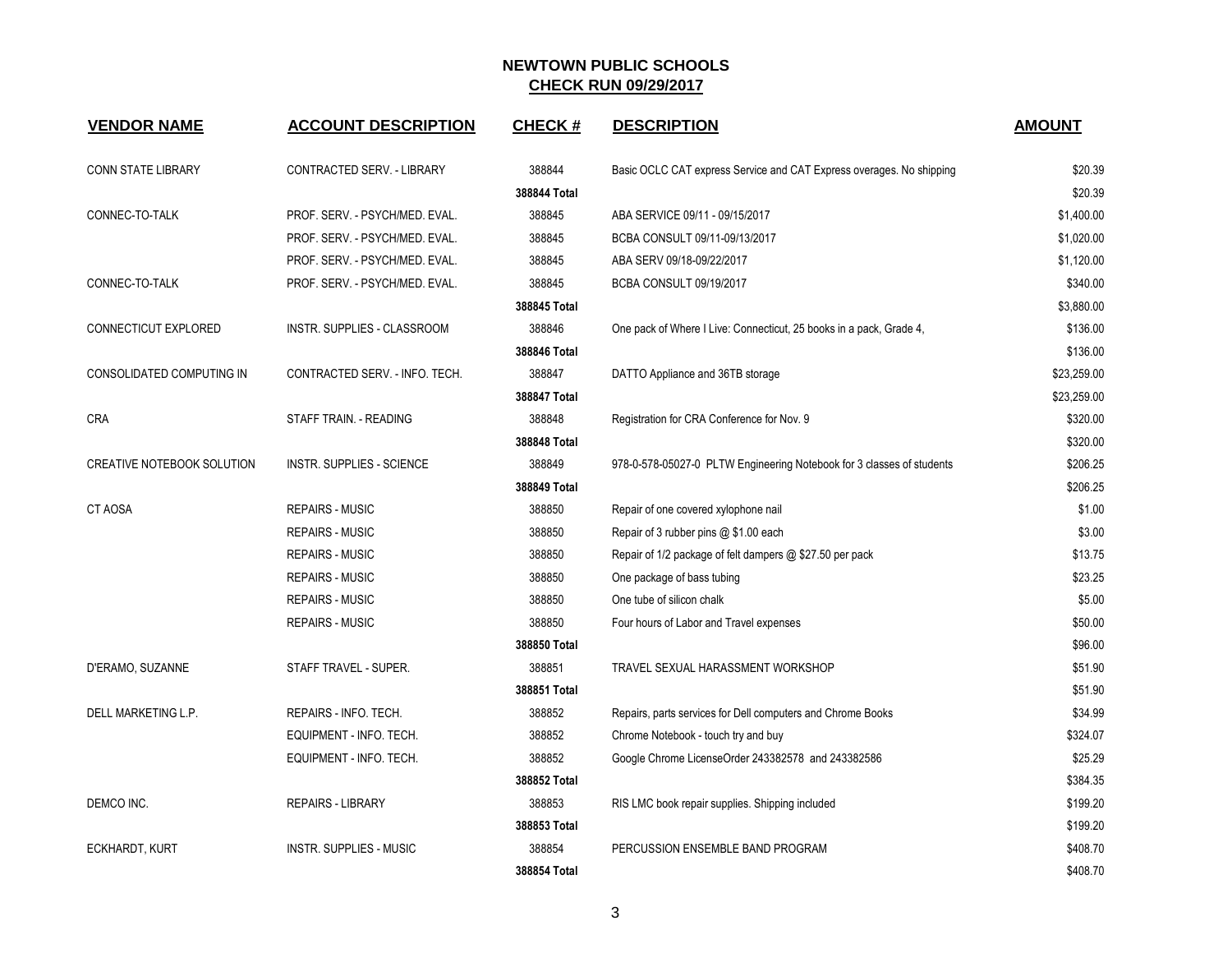| <b>VENDOR NAME</b>               | <b>ACCOUNT DESCRIPTION</b>       | <b>CHECK#</b> | <b>DESCRIPTION</b>                                    | <b>AMOUNT</b> |
|----------------------------------|----------------------------------|---------------|-------------------------------------------------------|---------------|
| EPLUS TECHNOLOGY, INC.           | <b>CAPITAL OUTLAY</b>            | 388855        | Installation of wireless access points                | \$420.00      |
|                                  | CAPITAL OUTLAY                   | 388855        | Cabling Services (testing & Reterminate lines 110)    | \$240.00      |
|                                  | CAPITAL OUTLAY                   | 388855        | Cabling Services (testing & Reterminate lines 110)    | \$2,104.67    |
|                                  |                                  | 388855 Total  |                                                       | \$2,764.67    |
| EVERSOURCE (ELEC-BOE)            | ELECTRICITY - H.                 | 388856        | ELEC 51084633023 32,480 KWH                           | \$4,950.39    |
|                                  | ELECTRICITY - S.H.               | 388856        | Elec 51466947041 76,416. kwh                          | \$2,907.34    |
|                                  | ELECTRICITY - M.G.               | 388856        | ELEC 51171733009 19,760. KWH                          | \$3,032.99    |
|                                  | ELECTRICITY - HOM.               | 388856        | ELEC 51844633024 71,424. KWH                          | \$10,788.58   |
|                                  | ELECTRICITY - H.S.               | 388856        | ELEC 51223253097 129. KWH                             | \$45.88       |
|                                  |                                  | 388856 Total  |                                                       | \$21,725.18   |
| EVERSOURCE (GAS-BOE)             | PROPANE & NATURAL GAS - S.H.     | 388857        | GAS 57914087044 1900. CCF                             | \$2,637.24    |
|                                  | PROPANE & NATURAL GAS - H.S.     | 388857        | GAS 57379855042 191.7 CCF                             | \$280.32      |
|                                  |                                  | 388857 Total  |                                                       | \$2,917.56    |
| <b>FAIRFIELD COUNTRY MATH LE</b> | <b>INSTR. SUPPLIES - MATH</b>    | 388858        | DUES FOR 2017-18 INCLUDES LOCAL AND STATE COMPETITION | \$200.00      |
|                                  |                                  | 388858 Total  |                                                       | \$200.00      |
| FLINN SCIENTIFIC INC.            | <b>INSTR. SUPPLIES - SCIENCE</b> | 388859        | See attached list- General Science                    | \$5,410.58    |
|                                  | <b>INSTR. SUPPLIES - SCIENCE</b> | 388859        | See attached list- General Science                    | \$92.15       |
|                                  |                                  | 388859 Total  |                                                       | \$5,502.73    |
| FOLLETT SCHOOL SOLUTIONS         | <b>SUPPLIES - LIBRARY</b>        | 388860        | Books. Please see attached.                           | \$1,426.60    |
|                                  |                                  | 388860 Total  |                                                       | \$1,426.60    |
| <b>GEMIINI SYSTEMS INC.</b>      | INSTR. SUPPLIES - SP. ED. PREK-8 | 388861        | GEMINI 3 MONTH SUBSCRIPTION FOR MIDDLE GATE SCHOOL    | \$294.00      |
|                                  |                                  | 388861 Total  |                                                       | \$294.00      |
| GOMBOS, KATHLEEN                 | STAFF TRAVEL - STAFF DEVELOP.    | 388862        | <b>AIRFARE</b>                                        | \$267.96      |
|                                  |                                  | 388862 Total  |                                                       | \$267.96      |
| <b>GOPHER</b>                    | INSTR. SUPPLIES - CLASSROOM      | 388863        | K-4 Recess Equipment 2017/2018                        | \$641.40      |
|                                  | INSTR. SUPPLIES - CLASSROOM      | 388863        | Shipping                                              | \$109.02      |
|                                  |                                  | 388863 Total  |                                                       | \$750.42      |
| <b>GRAINGER</b>                  | INSTR. SUPPLIES - TECH ED.       | 388864        | AUTO PARTS AND SUPPLY                                 | \$83.20       |
|                                  |                                  | 388864 Total  |                                                       | \$83.20       |
| <b>GRUSTAS, JENNY</b>            | INSTR. SUPPLIES - GUIDANCE       | 388865        | NEW STUDENT LUNCHEON                                  | \$94.09       |
|                                  | MEMBERSHIPS - GUIDANCE           | 388865        | <b>ASCA MEMBERSHIP</b>                                | \$189.00      |
|                                  |                                  | 388865 Total  |                                                       | \$283.09      |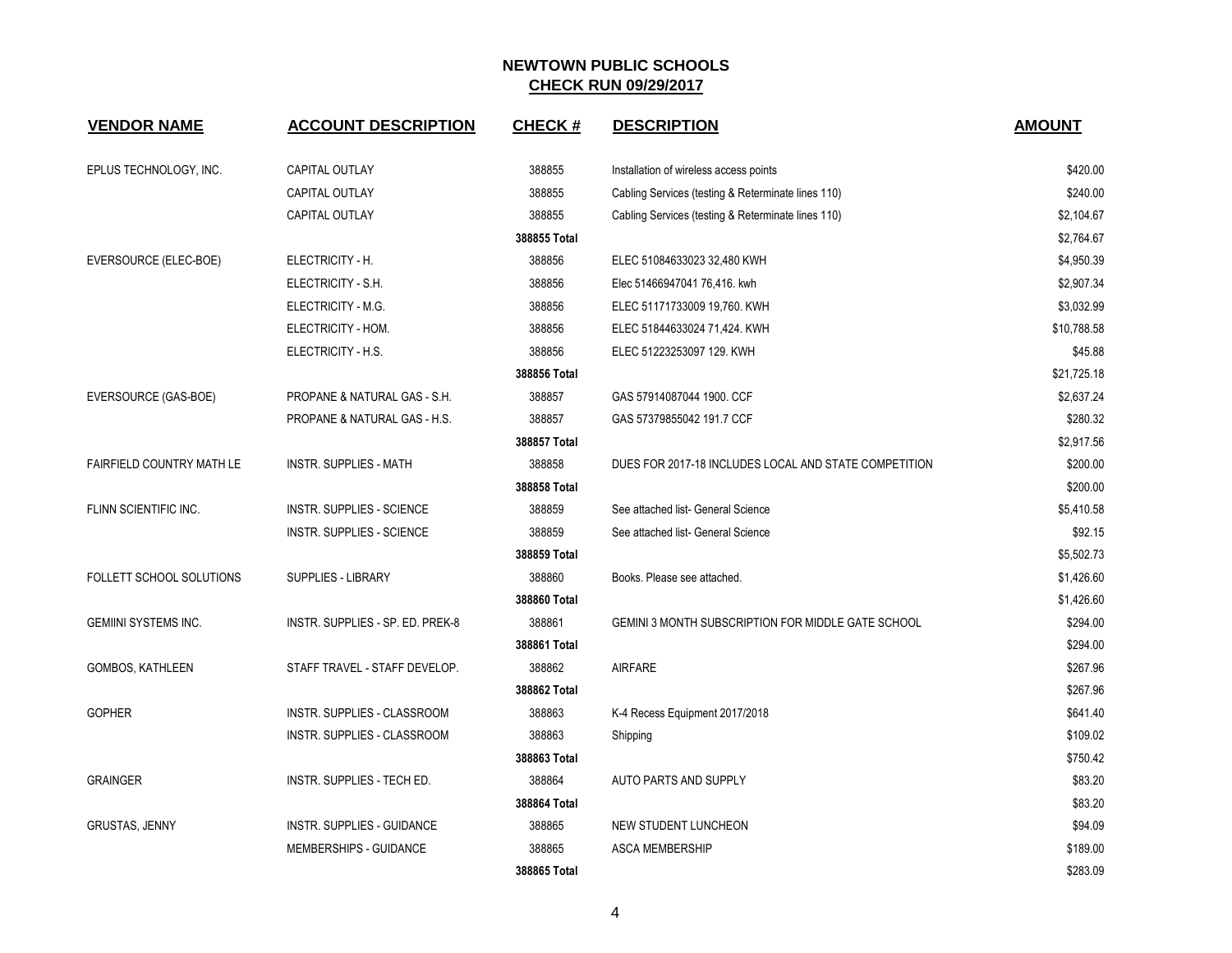| <b>VENDOR NAME</b>           | <b>ACCOUNT DESCRIPTION</b>           | <b>CHECK#</b> | <b>DESCRIPTION</b>                                                 | <b>AMOUNT</b> |
|------------------------------|--------------------------------------|---------------|--------------------------------------------------------------------|---------------|
| HE, JUN                      | INSTR. SUPPLIES - WORLD LANG.        | 388866        | ENGLISH PROF. TEST                                                 | \$169.00      |
|                              |                                      | 388866 Total  |                                                                    | \$169.00      |
| <b>HEINEMANN</b>             | INSTR. SUPPLIES - CLASSROOM          | 388867        | Reading Strategies - 978-0-325-07433-7                             | \$36.50       |
|                              | INSTR. SUPPLIES - CLASSROOM          | 388867        | Writing Strategies - 978-0-325-07822-9                             | \$38.00       |
| <b>HEINEMANN</b>             | INSTR. SUPPLIES - CLASSROOM          | 388867        | Shipping                                                           | \$7.45        |
|                              |                                      | 388867 Total  |                                                                    | \$81.95       |
| HP INC.                      | <b>INSTR. SUPPLIES - MATH</b>        | 388868        | <b>25 CHROME BOOKS</b>                                             | \$600.00      |
|                              |                                      | 388868 Total  |                                                                    | \$600.00      |
| HUGH'S MECHANICAL EQUIPMENT  | PROF. SERV. - B. & G.                | 388869        | UNDERGROUND TANK INSPECTIONS                                       | \$1,350.00    |
|                              |                                      | 388869 Total  |                                                                    | \$1,350.00    |
| <b>INSTITUTE FOR WRITING</b> | STAFF TRAIN. - CLASSROOM             | 388870        | Sept 29, 2017 Workshop - Whose Dream? The Great Gatsby             | \$270.00      |
|                              |                                      | 388870 Total  |                                                                    | \$270.00      |
| <b>J.R. ASSOCIATES LLC</b>   | <b>INSTR. SUPPLIES - MUSIC</b>       | 388871        | 100 CHORAL FOLDER DELUXE                                           | \$2,698.68    |
|                              |                                      | 388871 Total  |                                                                    | \$2,698.68    |
| JOCAJODO INC.                | <b>INSTR. SUPPLIES - WORLD LANG.</b> | 388872        | 9/22/17 WL dept. lunch, from Nardelli s Milford aka JOCAJODO, Inc. | \$228.12      |
|                              | INSTR. SUPPLIES - SOC. STUDIES       | 388872        | 9/22/17 SS dept. lunch                                             | \$228.12      |
|                              |                                      | 388872 Total  |                                                                    | \$456.24      |
| JUNE, KELLIE                 | STAFF TRAVEL - INFO. TECH.           | 388873        | TRAVEL STATE REPORTING CONF                                        | \$44.62       |
|                              |                                      | 388873 Total  |                                                                    | \$44.62       |
| <b>JUNIOR LIBRARY GUILD</b>  | <b>SUPPLIES - LIBRARY</b>            | 388874        | Please see attached Proposal/Quotation for Customer ID# J083985    | \$2,267.38    |
|                              |                                      | 388874 Total  |                                                                    | \$2,267.38    |
| <b>LEARNING A-Z</b>          | INSTR. SUPPLIES - WORLD LANG.        | 388875        | READING A-Z RENEW 1 CLASSROOM, 1 YEAR                              | \$94.95       |
|                              | <b>INSTR. SUPPLIES - SCIENCE</b>     | 388875        | Science A-Z Renew 1 classroom, 1 year - Reference 5947297          | \$89.95       |
|                              |                                      | 388875 Total  |                                                                    | \$184.90      |
| LEDINA, PIA C.               | SUPPLIES - LIBRARY                   | 388876        | <b>SUBSCRIPTION</b>                                                | \$49.00       |
|                              |                                      | 388876 Total  |                                                                    | \$49.00       |
| LITTLEBITS ELECTRONICS IN    | SUPPLIES - LIBRARY                   | 388877        | Droid Inventor Kit - No Shipping                                   | \$94.95       |
|                              |                                      | 388877 Total  |                                                                    | \$94.95       |
| MACK, DAPHNE                 | <b>INSTR. SUPPLIES - SPORTS</b>      | 388878        | (3) Murals - Newtown Nighthawk@ NHS See attached Invoice# 2017-2   | \$160.00      |
|                              |                                      | 388878 Total  |                                                                    | \$160.00      |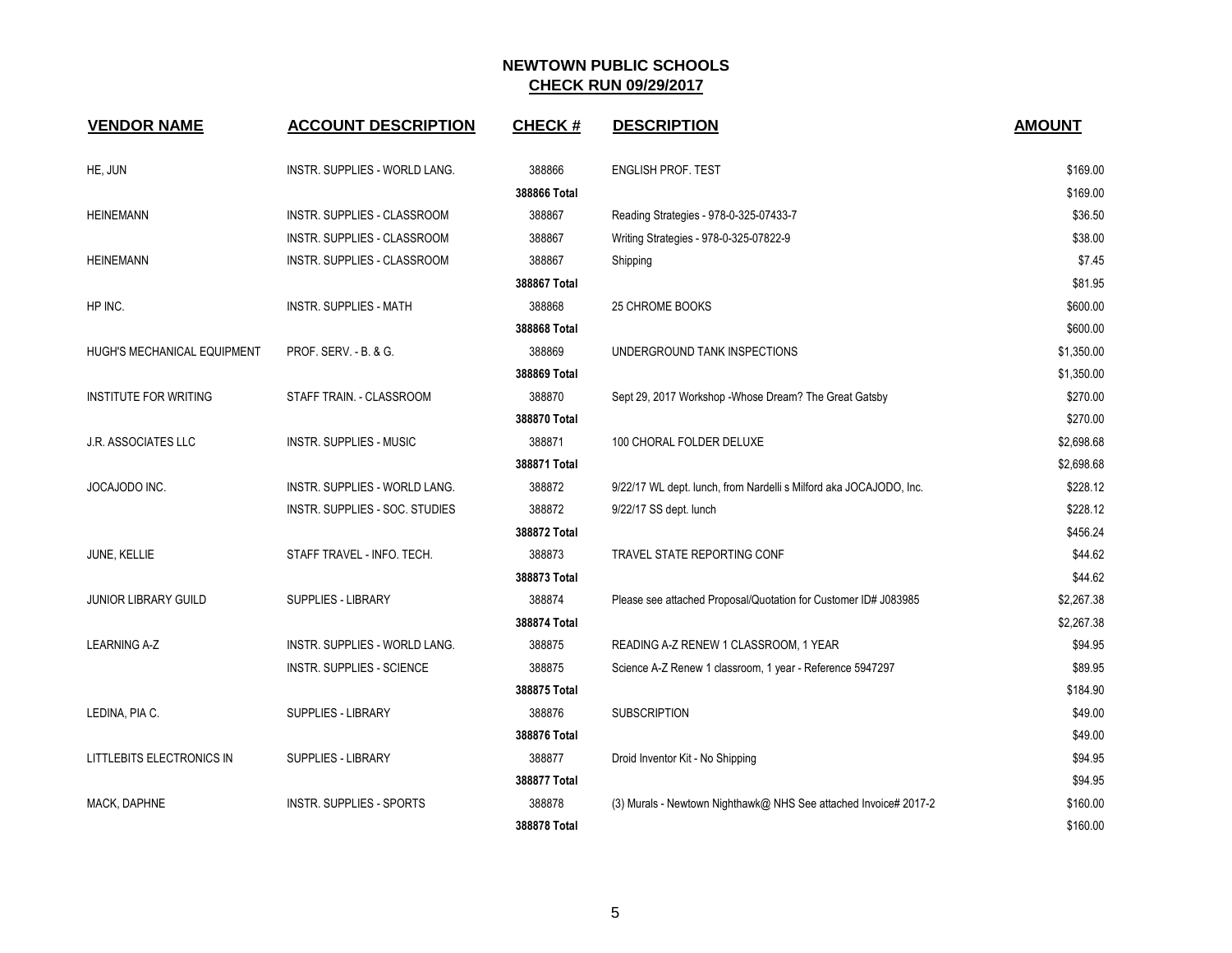| <b>VENDOR NAME</b>         | <b>ACCOUNT DESCRIPTION</b>          | <b>CHECK#</b> | <b>DESCRIPTION</b>                                   | <b>AMOUNT</b> |
|----------------------------|-------------------------------------|---------------|------------------------------------------------------|---------------|
| <b>MAILFINANCE</b>         | EQUIP RENTAL - BUS. SERV.           | 388879        | LEASE AGREEMENT 2017/18 C/O                          | \$783.00      |
|                            | EQUIP RENTAL - BUS. SERV.           | 388879        | LEASE AGREEMENT 2017/18 C/O                          | \$591.00      |
|                            |                                     | 388879 Total  |                                                      | \$1,374.00    |
| MARSHALL MEMO LLC.         | MEMBERSHIPS - STAFF DEVELOP.        | 388880        | Newtown , CT Renewal of Membership to Marshall Memo. | \$230.00      |
|                            |                                     | 388880 Total  |                                                      | \$230.00      |
| MASON W.B. INC.            | OFF. SUPPLIES - BUS. SERV.          | 388881        | <b>SUPPLIES 2017/18</b>                              | \$16.99       |
|                            | OFF. SUPPLIES - BUS. SERV.          | 388881        | WATER 2017/18                                        | \$24.95       |
|                            | OFF. SUPPLIES - BUS. SERV.          | 388881        | COFFEE 2017/18                                       | \$52.45       |
|                            | INSTR. SUPPLIES - CLASSROOM         | 388881        | Kinder Supplies - no shipping                        | \$5.72        |
|                            | <b>INSTR. SUPPLIES - ART</b>        | 388881        | Art Supplies - no shipping                           | \$28.32       |
|                            | INSTR. SUPPLIES - SP. ED. PREK-8    | 388881        | SUPPLIES FOR PRESCHOOL                               | \$131.22      |
|                            | <b>B&amp;G SUPPLIES - CUSTODIAL</b> | 388881        | LINERS - CUST SUPPLIES                               | \$2,041.20    |
|                            | INSTR. SUPPLIES - MATH              | 388881        | COLOR COPY PAPER, PUMPKIN & GARDEN SPRINGS           | \$139.98      |
|                            | INSTR. SUPPLIES - MATH              | 388881        | COLOR COPY PAPER, PUMPKIN & GARDEN SPRINGS           | \$69.99       |
|                            | INSTR. SUPPLIES - SOC. STUDIES      | 388881        | <b>GLUE STICKS CLASS</b>                             | \$21.42       |
|                            | INSTR. SUPPLIES - WORLD LANG.       | 388881        | SUPPLIES FOR ITALIAN DAY                             | \$29.44       |
|                            | INSTR. SUPPLIES - WORLD LANG.       | 388881        | SUPPLIES FOR ITALIAN DAY                             | \$104.45      |
|                            | OFF. SUPPLIES - H.S.                | 388881        | Item# BRTTN450 Brother Fax Toner Cartridge           | \$47.99       |
|                            | OFF. SUPPLIES - H.S.                | 388881        | WBM44907 10x13 Brown Envelopes                       | \$12.99       |
|                            | OFF. SUPPLIES - PUPIL SERV.         | 388881        | DYMO 30252                                           | \$93.18       |
|                            | OTHER SUPPLIES - STAFF DEVELOP.     | 388881        | Meeting Supplies: 5 cases of Water                   | \$30.95       |
|                            | INSTR. SUPPLIES - SP. ED. H.S.      | 388881        | SUPPLIES NHS                                         | \$39.59       |
|                            |                                     | 388881 Total  |                                                      | \$2,890.83    |
| <b>MASTRI BUILDERS LLC</b> | <b>EMERGENCY REPAIRS - H.S.</b>     | 388882        | REPAIR CONCRETE REPAIRS SAFETY ISSUE - NHS           | \$5.800.00    |
|                            | B. & G. REPAIRS - H.S.              | 388882        | WALL CLOSURE IN GUIDANCE OFFICE - NHS                | \$1,958.00    |
|                            | B. & G. REPAIRS - M.G.              | 388882        | INSTALL STAINLESS STEEL CHIMNEY CAP - MG             | \$1,425.00    |
|                            | B. & G. REPAIRS - M.G.              | 388882        | COURTYARD WALL REPAIRS - MG                          | \$850.00      |
|                            |                                     | 388882 Total  |                                                      | \$10,033.00   |
| MAURO, KATIE               | MEMBERSHIPS - LIBRARY               | 388883        | QR Stuff - 12 Month Subscription                     | \$99.95       |
|                            |                                     | 388883 Total  |                                                      | \$99.95       |
| <b>MCCARTON CENTER FOR</b> | PROF. SERV. - PSYCH/MED. EVAL.      | 388884        | PROF. SERV. - PSYCH/MED. EVAL.                       | \$4,900.00    |
|                            |                                     | 388884 Total  |                                                      | \$4,900.00    |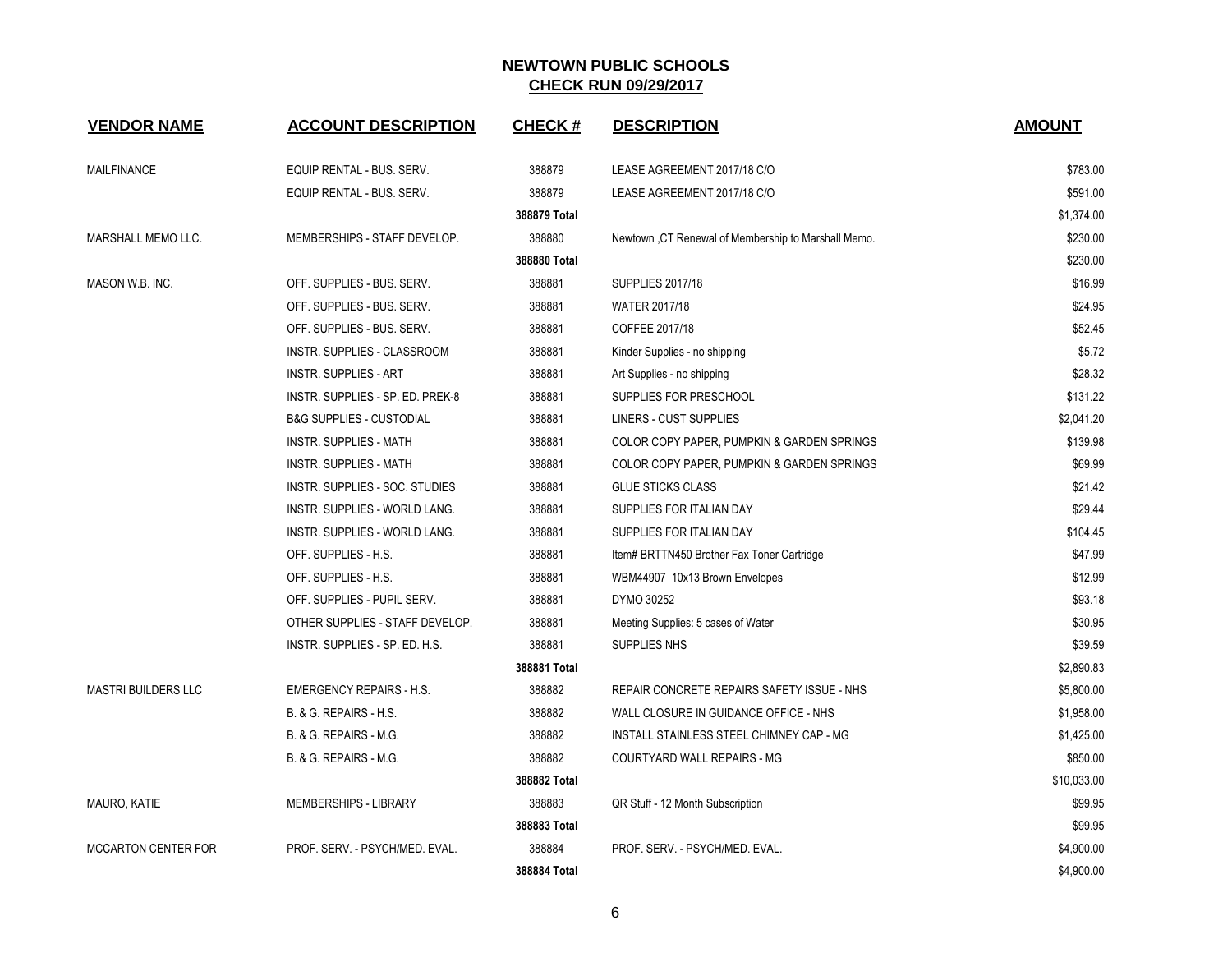| <b>VENDOR NAME</b>        | <b>ACCOUNT DESCRIPTION</b>           | <b>CHECK#</b> | <b>DESCRIPTION</b>                                     | <b>AMOUNT</b> |
|---------------------------|--------------------------------------|---------------|--------------------------------------------------------|---------------|
| MCGRAW-HILL SCHOOL EDUCAT | TEXTBOOKS - CURR. DEVELOP.           | 388885        | DOP US History 2018 15 additional textbooks            | \$1,604.78    |
|                           |                                      | 388885 Total  |                                                        | \$1,604.78    |
| MCKENNEY MECHANICAL CONTR | <b>EMERGENCY REPAIRS - RIS.</b>      | 388886        | REPLACE VALVE ON BOILER - RIS                          | \$1,226.75    |
|                           |                                      | 388886 Total  |                                                        | \$1,226.75    |
| MCKINLY, CLARE            | <b>INSTR. SUPPLIES - SPORTS</b>      | 388887        | (3) Murals Newtown Nighthawk @ NHS                     | \$240.00      |
|                           |                                      | 388887 Total  |                                                        | \$240.00      |
| <b>MITCHELL</b>           | FUEL FOR VEHICLES - TRANS.           | 388888        | PROPANE GAS 1000.0                                     | \$1,090.00    |
|                           |                                      | 388888 Total  |                                                        | \$1,090.00    |
| MORSE & CO, E.A.          | <b>REPAIRS - CUSTODIAL</b>           | 388889        | CUSTODIAN MACHINE REPAIR PARTS - MG / NHS              | \$481.50      |
|                           | <b>REPAIRS - CUSTODIAL</b>           | 388889        | CUSTODIAN MACHINE REPAIR PARTS - MG / NHS              | \$90.00       |
|                           | <b>B&amp;G SUPPLIES - CUSTODIAL</b>  | 388889        | NABC, PEROXY, DEGREASER - CUST SUPPLIES                | \$3,926.12    |
|                           |                                      | 388889 Total  |                                                        | \$4,497.62    |
| NAGEL ELECTRIC LLC        | <b>EMERGENCY REPAIRS - H.S.</b>      | 388890        | LABOR TO REPLACE CIRCUIT BREAKER - NHS                 | \$150.00      |
|                           | B. & G. REPAIRS - RIS.               | 388890        | RECONNECT ELECTRICAL FOR NEW SHADES - RIS              | \$600.00      |
|                           | B. & G. REPAIRS - H.S.               | 388890        | <b>REPLACE CIRCUIT BREAKER - NHS</b>                   | \$300.00      |
|                           | B. & G. REPAIRS - HOM.               | 388890        | NEW WELL PUMP SYSTEM ELECTRICAL - HOM                  | \$1,425.00    |
|                           |                                      | 388890 Total  |                                                        | \$2,475.00    |
| NATIONAL MINORITY UPDATE  | ADVERTISING - SUPER.                 | 388891        | ADVERTISING SPACE                                      | \$885.00      |
|                           |                                      | 388891 Total  |                                                        | \$885.00      |
| <b>NCS PEARSON INC.</b>   | INSTR. SUPPLIES - GIFTED             | 388892        | OLSAT 8 MACHINE SCORABLE TEST PACKS LEVEL D 0158610636 | \$1,176.00    |
|                           | INSTR. SUPPLIES - GIFTED             | 388892        | <b>SHIPPING</b>                                        | \$99.96       |
|                           | INSTR. SUPPLIES - GIFTED             | 388892        | OLSAT 8 MACHINE SCORABLE TEST PACKS LEVEL D 0158610636 | \$1,176.00    |
|                           | <b>INSTR. SUPPLIES - GIFTED</b>      | 388892        | <b>SHIPPING</b>                                        | \$58.80       |
|                           |                                      | 388892 Total  |                                                        | \$2,510.76    |
| NEW ENGLAND ASSOC. O      | MEMBERSHIPS - ADMIN.                 | 388893        | MEMBERSHIP DUES 2017-2018                              | \$4,210.00    |
|                           |                                      | 388893 Total  |                                                        | \$4,210.00    |
| NEWTOWN HIGH SCHOOL       | <b>VOCATIONAL PLACEMENT STIPENDS</b> | 388894        | FOR STIPENDS PAID TO STUDENTS FOR TRANSION PROGRAM     | \$2,000.00    |
|                           |                                      | 388894 Total  |                                                        | \$2,000.00    |
| ON-SITE SHREDDING         | CONTRACTED SERV. - BUS. SERV.        | 388895        | SHREDDING SERV 2017/18 C/O                             | \$40.00       |
|                           | CONTRACTED SERV. - CLASSRM           | 388895        | <b>Monthly Shredding Services</b>                      | \$35.00       |
|                           | OFF. SUPPLIES - ADMIN.               | 388895        | Monthly service, 12 months, pick up and shred,         | \$30.00       |
|                           | <b>INSTR. SUPPLIES - CLASSROOM</b>   | 388895        | Shredding Service 2017/2018                            | \$25.00       |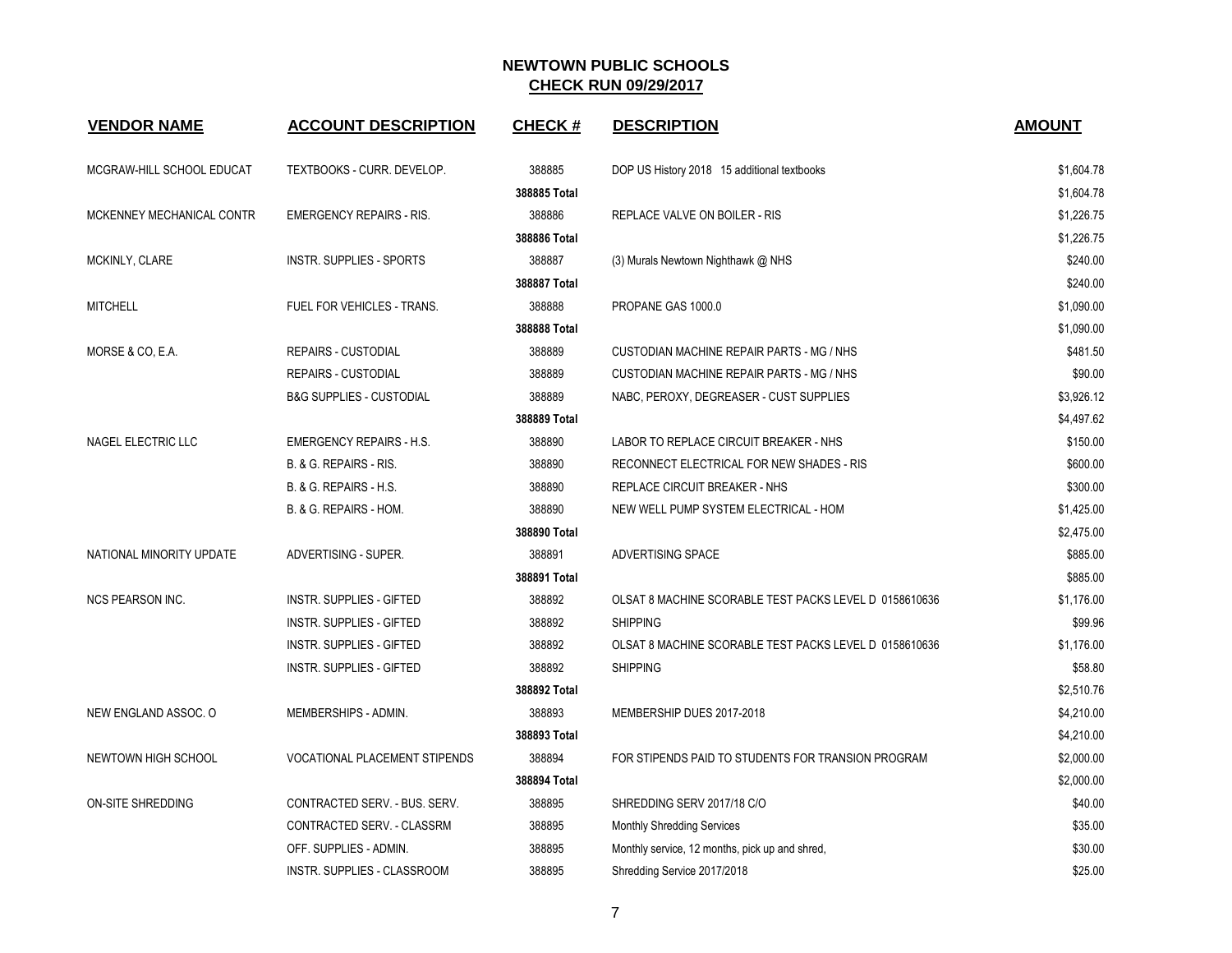| <b>VENDOR NAME</b>        | <b>ACCOUNT DESCRIPTION</b>         | <b>CHECK#</b> | <b>DESCRIPTION</b>                                                | <b>AMOUNT</b> |
|---------------------------|------------------------------------|---------------|-------------------------------------------------------------------|---------------|
| ON-SITE SHREDDING         | INSTR. SUPPLIES - CLASSROOM        | 388895        | Shredding Service for Head O Meadow Elementary School, 2017-2018  | \$30.00       |
|                           |                                    | 388895 Total  |                                                                   | \$160.00      |
| OXFORD UNIVERSITY PRESS   | <b>SUPPLIES - LIBRARY</b>          | 388896        | Renewal of Oxford English Dictionary Online database subscription | \$465.00      |
|                           |                                    | 388896 Total  |                                                                   | \$465.00      |
| <b>PASCO SCIENTIFIC</b>   | <b>INSTR. SUPPLIES - SCIENCE</b>   | 388897        | WIRELESS FORCE ACCELERATION SENSOR PS 3202                        | \$396.00      |
|                           | <b>INSTR. SUPPLIES - SCIENCE</b>   | 388897        | <b>SHIPPING</b>                                                   | \$18.00       |
|                           |                                    | 388897 Total  |                                                                   | \$414.00      |
| PEPPER J.W. & SON IN      | <b>INSTR. SUPPLIES - MUSIC</b>     | 388898        | Instructional Supplies - Music - Invoice # 01S15458 Free ship     | \$207.43      |
|                           |                                    | 388898 Total  |                                                                   | \$207.43      |
| PR MEDIA                  | ADVERTISING - SUPER.               | 388899        | ADV                                                               | \$500.00      |
|                           |                                    | 388899 Total  |                                                                   | \$500.00      |
| PROQUEST LLC              | <b>SUPPLIES - LIBRARY</b>          | 388900        | DATABASE RENEWAL FOR 2017-2018 SCHOOL YEAR. NO SHIPPING.          | \$2,780.00    |
|                           |                                    | 388900 Total  |                                                                   | \$2,780.00    |
| RED BARON CARPET CLEANING | REPAIRS - CLASSROOM                | 388901        | Music Room carpet repair                                          | \$135.00      |
|                           | INSTR. SUPPLIES - CLASSROOM        | 388901        | Pick up and delivery charge                                       | \$104.50      |
|                           |                                    | 388901 Total  |                                                                   | \$239.50      |
| REGIONAL SCHOOL DIST      | TUITION - OUT-OF-DISTRICT REG. ED. | 388902        | TUITION - OUT-OF-DISTRICT REG. ED.                                | \$37,525.40   |
|                           |                                    | 388902 Total  |                                                                   | \$37,525.40   |
| RUGG'S RECOMMENDATIONS    | INSTR. SUPPLIES - GUIDANCE         | 388903        | RUGG RECOMMENDATION SUBSCRIPTION                                  | \$57.00       |
|                           |                                    | 388903 Total  |                                                                   | \$57.00       |
| SCHOLASTIC READING CLUB   | <b>INSTR. SUPPLIES - CLASSROOM</b> | 388904        | Classroom items per attached                                      | \$290.00      |
|                           |                                    | 388904 Total  |                                                                   | \$290.00      |
| SCHOOL HEALTH CORPORATION | MEDICAL SUPPLIES - NONPUBLIC       | 388905        | <b>CM</b>                                                         | (\$1.58)      |
|                           | MEDICAL SUPPLIES - H.S.            | 388905        | Assorted medical supplies for St. Rose School                     | \$9.15        |
|                           | MEDICAL SUPPLIES - H.S.            | 388905        | Assorted medical supplies for St. Rose School                     | \$373.27      |
|                           | MEDICAL SUPPLIES - NONPUBLIC       | 388905        | See Attached                                                      | \$323.62      |
|                           | MEDICAL SUPPLIES - NONPUBLIC       | 388905        | See Attached                                                      | \$1.02        |
|                           |                                    | 388905 Total  |                                                                   | \$705.48      |
| SCHOOL SPECIALTY          | INSTR. SUPPLIES - CLASSROOM        | 388906        | Supplies Special Ed 2017/2018                                     | \$508.63      |
|                           | INSTR. SUPPLIES - CLASSROOM        | 388906        | Grade 4 2017/2018                                                 | \$934.24      |
|                           | INSTR. SUPPLIES - CLASSROOM        | 388906        | Kindergarten Supplies 2017/2018                                   | \$1,420.69    |
|                           | INSTR. SUPPLIES - CLASSROOM        | 388906        | Whiteboard Item 674528, 4x5 ft.                                   | \$161.96      |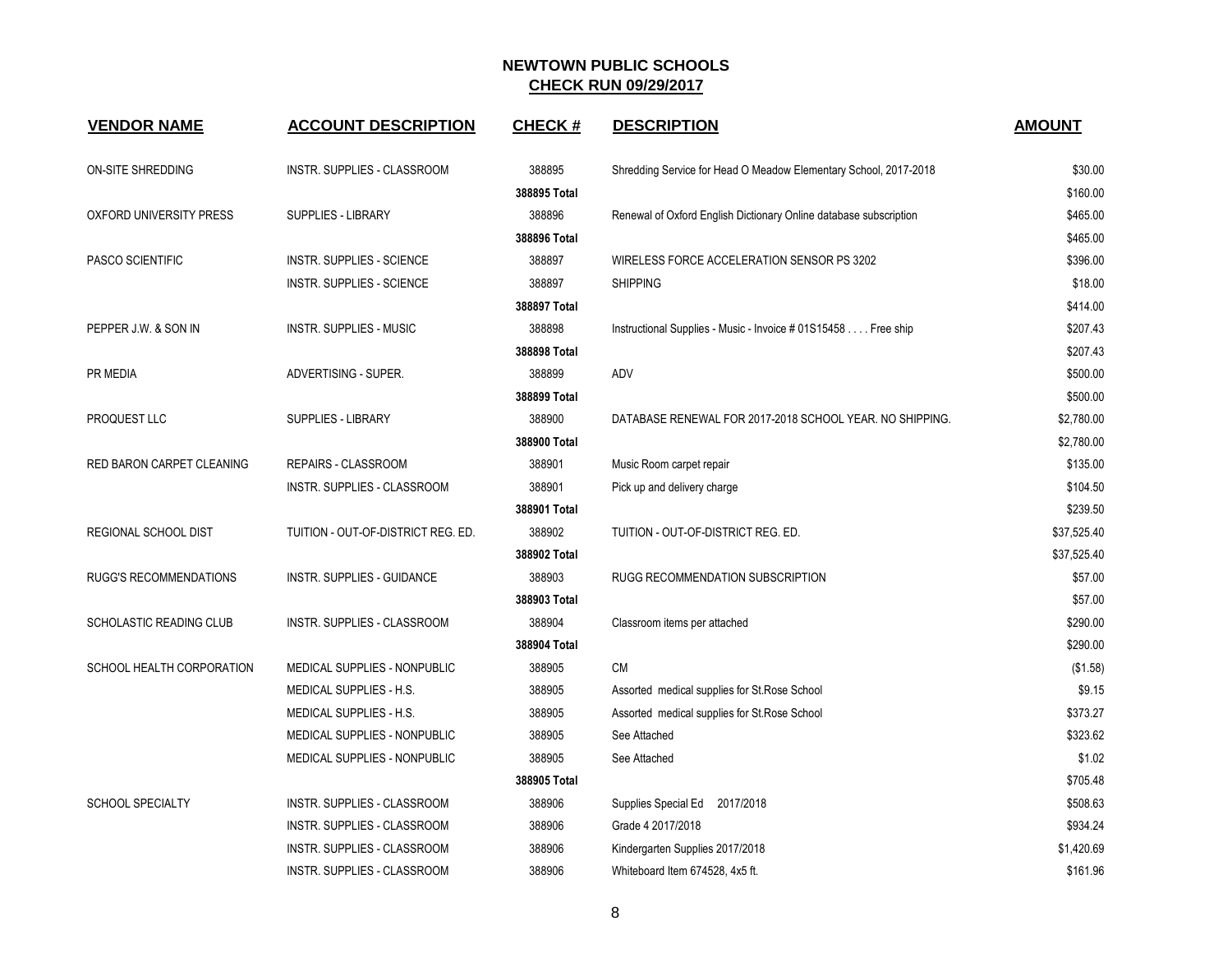| <b>VENDOR NAME</b>          | <b>ACCOUNT DESCRIPTION</b>          | <b>CHECK#</b> | <b>DESCRIPTION</b>                                                            | <b>AMOUNT</b> |
|-----------------------------|-------------------------------------|---------------|-------------------------------------------------------------------------------|---------------|
| SCHOOL SPECIALTY            | INSTR. SUPPLIES - CLASSROOM         | 388906        | Bic Ball Point pens for classroom use. Free shipping.                         | \$280.00      |
|                             | INSTR. SUPPLIES - CLASSROOM         | 388906        | Colored paper rolls for classroom use.                                        | \$78.50       |
|                             | INSTR. SUPPLIES - CLASSROOM         | 388906        | Classroom supplies: erasers, name tags, certificates, markers, stapler, paper | \$145.71      |
|                             | <b>INSTR. SUPPLIES - ART</b>        | 388906        | K-4 Art Supplies 2017/2018                                                    | \$536.91      |
|                             |                                     | 388906 Total  |                                                                               | \$4.066.64    |
| SHERWOOD, WAYNE             | <b>B&amp;G SUPPLIES - CUSTODIAL</b> | 388907        | SHOES (80674)                                                                 | \$59.47       |
|                             |                                     | 388907 Total  |                                                                               | \$59.47       |
| SIMULATION CURRICULUM COR   | <b>INSTR. SUPPLIES - SCIENCE</b>    | 388908        | Starry Night High School (Web) 3 year license Incl. Instructor & Classroom    | \$1,272.00    |
|                             |                                     | 388908 Total  |                                                                               | \$1,272.00    |
| <b>SITSPOTS</b>             | <b>INSTR. SUPPLIES - MUSIC</b>      | 388909        | See attached, sit spots                                                       | \$26.82       |
|                             | <b>INSTR. SUPPLIES - MUSIC</b>      | 388909        | Shipping                                                                      | \$5.95        |
|                             |                                     | 388909 Total  |                                                                               | \$32.77       |
| SPEECH ACADEMY THE          | TUITION - OUT-OF-DISTRICT           | 388910        | TUITION - OUT-OF-DISTRICT                                                     | \$76,735.00   |
|                             | TUITION - OUT-OF-DISTRICT           | 388910        | TUITION - OUT-OF-DISTRICT                                                     | \$76,735.00   |
|                             |                                     | 388910 Total  |                                                                               | \$153,470.00  |
| <b>TEAM FITZ GRAPHICS</b>   | <b>INSTR. SUPPLIES - SPORTS</b>     | 388911        | INSTR. SUPPLIES - SPORTS                                                      | \$685.00      |
|                             |                                     | 388911 Total  |                                                                               | \$685.00      |
| <b>TERASZKIEWICZ, KELLY</b> | STAFF TRAIN. - STAFF DEVELOP.       | 388912        | NGSS PROF DEV.                                                                | \$25.00       |
|                             |                                     | 388912 Total  |                                                                               | \$25.00       |
| TIME FOR KIDS               | INSTR. SUPPLIES - CLASSROOM         | 388913        | Renewal Subscription to Time for Kids, 2017-18 school year, for First Grade   | \$89.10       |
|                             | <b>INSTR. SUPPLIES - CLASSROOM</b>  | 388913        | Renewal Subscription to Time for Kids, 2017-18 school year, for Third Grade   | \$84.15       |
|                             | INSTR. SUPPLIES - CLASSROOM         | 388913        | Renewal Subscription to Time for Kids, 2017-18 school year, for Fourth Grade  | \$84.15       |
|                             |                                     | 388913 Total  |                                                                               | \$257.40      |
| TOM'S SERVICE LLC           | REPAIRS - CAFETERIA                 | 388914        | <b>REPAIR C-OVEN</b>                                                          | \$104.00      |
|                             | REPAIRS - CAFETERIA                 | 388914        | <b>REPAIR WARMER</b>                                                          | \$129.94      |
|                             |                                     | 388914 Total  |                                                                               | \$233.94      |
| <b>WARD'S SCIENCE</b>       | <b>INSTR. SUPPLIES - SCIENCE</b>    | 388915        | See Attached List APES                                                        | \$372.36      |
|                             |                                     | 388915 Total  |                                                                               | \$372.36      |
| <b>WILSON LANGUAGE TRAI</b> | INSTR. SUPPLIES - SP. ED. PREK-8    | 388916        | WRS DELUXE SET WRSDLX                                                         | \$459.00      |
|                             | INSTR. SUPPLIES - SP. ED. PREK-8    | 388916        | <b>SHIPPING</b>                                                               | \$36.72       |
|                             |                                     | 388916 Total  |                                                                               | \$495.72      |